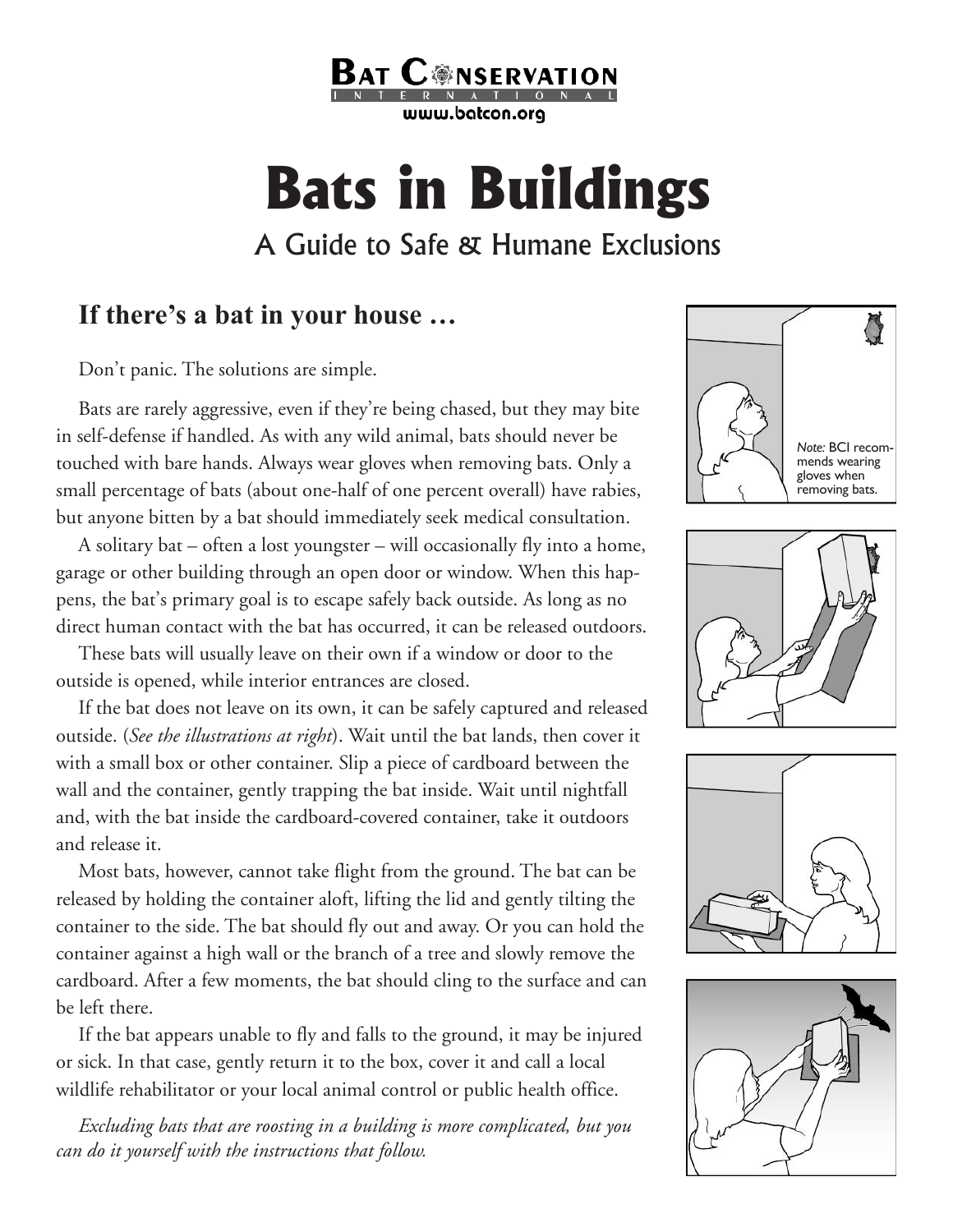# **Do-It-Yourself Bat Exclusions**

#### If bats move in

As bats lose their natural roosts in trees and caves, they are sometimes forced to seek shelter in human-made structures. There is little reason to evict these highly beneficial animals unless they are causing a problem or are considered a nuisance. Bats should, however, be prevented from entering human living quarters.

Permanently – and humanely – evicting bats from buildings is not particularly difficult, but it requires patience and attention to detail. You can do it yourself with the following detailed instructions. Or you may prefer to contact a BCI-approved bat-exclusion professional. You'll find a state-by-state listing of professionals who pledge to use safe and effective exclusion methods at *www.batcon.org/excluders*.

#### Where bats roost in buildings

Bats may roost in attics, soffits, louvers, chimneys and porches; under siding, eaves, roof tiles or shingles; and behind shutters (*see diagram*). In stadiums and parking garages, bats sometimes roost in expansion joints between concrete beams.

Most North American bats have small teeth for eating insects and do not gnaw through wood or other building materials like rodents. But they can enter buildings through openings as small as one-half inch (1.3 centimeters) in diameter. Common entry points include open windows or doors, broken or poorly fitted screens, open soffits, loose or missing roof shingles or tiles, places where flashing or boards have come loose

and where pipes or wiring enter buildings. Openings often occur where walls meet the eaves at the gable ends of an attic, where porches at-

tach to a house or where dormers meet the roof. Other points of entry are associated with siding. For example, cracks and crevices are often created where siding forms corners or where it meets windows, doors or chimneys.

The existence of roosting bats in buildings is sometimes indicated by the presence of black or brown stains from body oils or droppings (guano) around cracks or crevices. Bat droppings may also appear on walls, under porches or decks, or beneath dilapidated ceilings. Bat guano may resemble small, hard rodent pellets; but it is soft, easily crushed to reveal shiny insect parts and does not contain any



white fecal material. Common bat-entry points on homes and buildings include corners, eaves and louvers.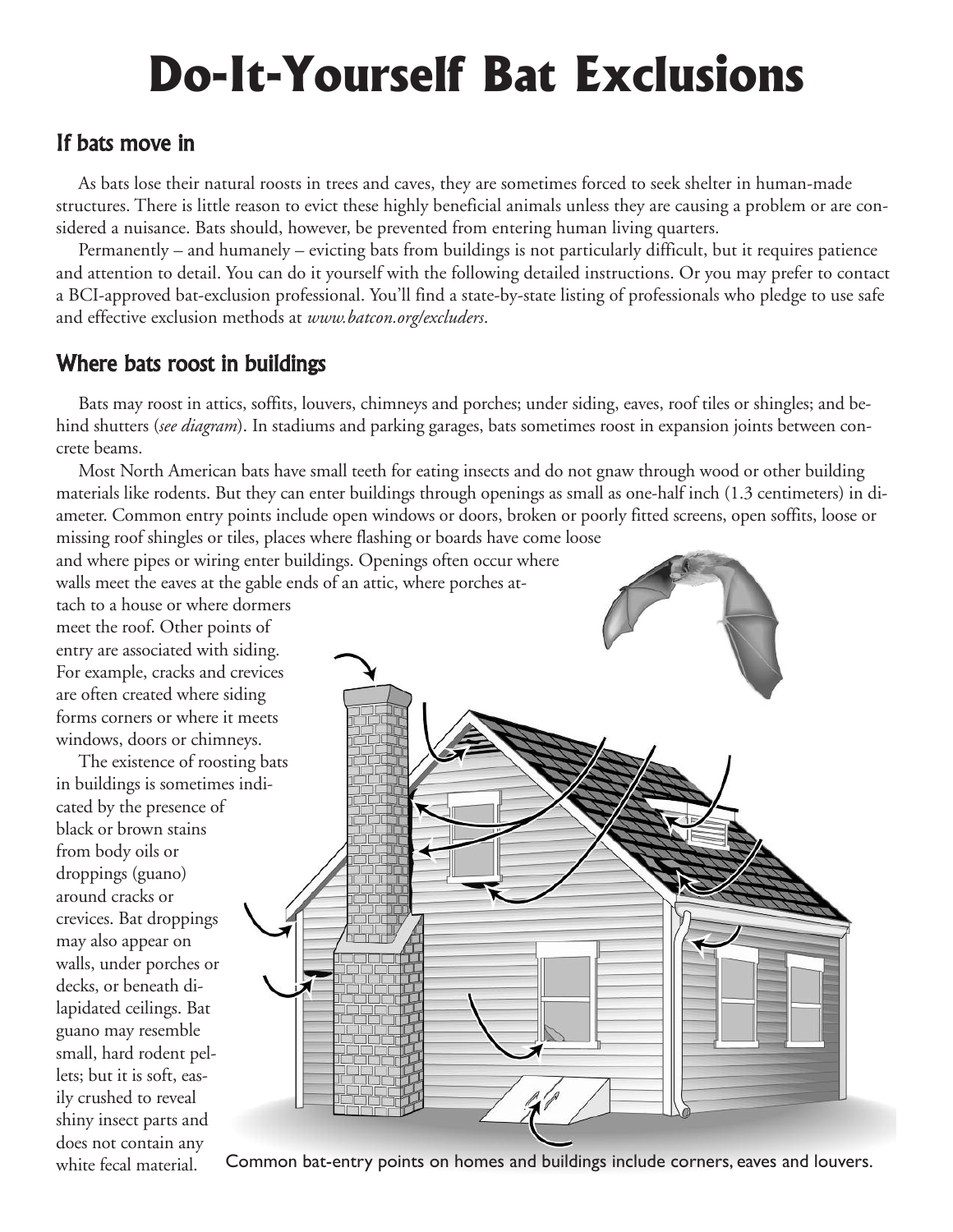#### Evicting bats from buildings

Excluding bats from buildings requires establishing one-way exits through which the bats can leave but cannot return, while also sealing all other potential entry points. This process of eviction and exclusion is the only effective and permanent solution when bats in a building are unwanted.

Trapping and relocating is ineffective since bats have powerful homing instincts and will simply return, even when released at great distances. The use of pesticides against bats is illegal and counterproductive, and greatly increases the likelihood of bats coming into contact with people and pets. Naphthalene, the active ingredient in mothballs, and ultrasonic devices are often promoted as bat repellents. Ultrasonic devices have proven ineffective, however, and naphthalene, to be effective, would have to be used in such large quantities that it would pose a significant health hazard to humans.

#### Preventing access

Small bat colonies can usually be tolerated and simply left alone, but bats should always be prevented from entering human living quarters.

The first step in exclusions is to inspect the building's interior for small openings through which bats could enter. All openings connecting the attic or other potential roosting areas to living quarters should be sealed, while entry points on the outside of the building are left open. Caulking, flashing, screening or insulation can be used to seal most openings on the inside. Draft guards should be placed beneath doors to attics; electrical and plumbing holes should be filled with steel wool, caulking or weather stripping.

Caulking, flashing, screening or heavy-duty mesh can be used to bat-proof most openings on the outside. Expanding foam or similar products should never be used to seal cracks where bats are active because they can become entangled in the material as it hardens. Caulking should be water-based and applied early in the day so it has time to dry before bats emerge in the evening.

*Never simply wait for bats to fly out at night and then seal openings.* Not all of the bats leave at the same time, and some may remain inside all night, especially during storms. Instead, use tubes or netting as one-way valves that allow bats to leave, but not to reenter. These valves (or exclusion devices) must be placed over all openings that bats use to enter and exit. Valves may be constructed from well-cleaned caulk tubes or plastic pipes. Lightweight plastic netting, with mesh of one-sixth inch (0.4 centimeter) or smaller, may also be used for one-way valves. These exclusion devices should be left in place for five to seven nights to ensure that all bats have left the building. After careful observation to be sure all bats have left, the one-way valves may be removed and the openings sealed.

#### What about baby bats?

Bats often roost in buildings during maternity periods, when they give birth and raise their pups. Exclusions should not take place until young bats are able to fly; otherwise, they will be trapped inside, away from their mothers, and die of starvation. Separating pups from their mothers may also lead mother bats to search for other entrances to reach their young.

In North America, the maternity season begins as early as mid-April in the southernmost United States and in mid-June in the northern U.S. and Canada. Young bats are flying by late August. Exclusions should not be conducted between April and late August.

Most house-dwelling bats migrate to warmer climates or enter caves or abandoned mines to hibernate in the late fall. However, a few species can hibernate in buildings. If hibernating bats are present in cold regions during the winter, exclusions should be postponed until spring when they emerge to feed. In mild climates, some bats may remain active year-round, but exclusions should be carefully monitored or avoided during periods when night temperatures fall below 50 degrees F (10 degrees C).



The Townsend's big-eared bat is among species that sometimes roost in buildings. (Always wear gloves when handling bats.)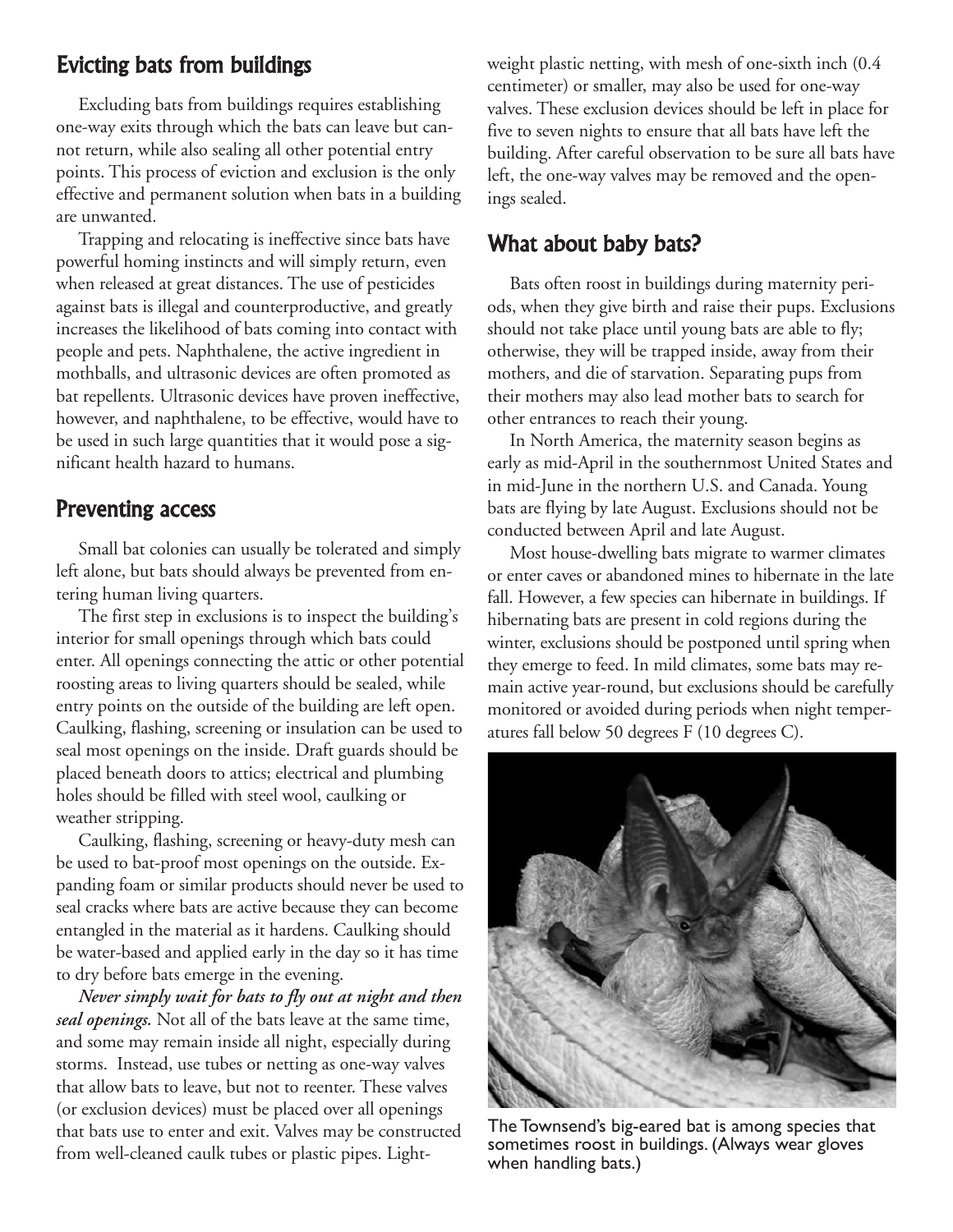#### Excluding bats with tubes

In most cases, tubes make the best bat-exclusion devices. These include openings on buildings with rough exterior walls, such as brick or stone houses and log cabins. Tubes also work best for holes at corners where walls meet and on horizontal surfaces such as soffits.

Exclusion tubes should have a diameter of two inches (five centimeters) and be about 10 inches (25.4 centimeters) in length. Exclusion devices can be purchased commercially or made from PVC pipe or flexible plastic tubing. Bats are unable to cling to the smooth surface of these tubes, so the tube should project no more than one-quarter inch (six millimeters) into the opening. This will ensure exiting bats can easily enter the tube. Laura Finn of Fly By Night Inc., says empty caulking tubes also work well after caps at both ends have been cut away. Caulking tubes must be thoroughly cleaned before they can be used for exclusions because dried



caulk forms a rough surface that could allow bats to reenter. These flexible, plastic tubes let you squeeze one end so it fits into a crevice. Or you can cut one end into flaps that fit over an opening and can be caulked, stapled, nailed or screwed into place (*see diagram*).

Once the tube has been secured over the hole, a piece of lightweight, clear plastic can be taped around the tube's outside end (*see diagram*) to further reduce the likelihood of bats reentering, though this is usually not necessary.



Plastic sleeves collapse on themselves, preventing bats from reentering once they have crawled out through the tube. After the tube has been secured into or over an opening used by bats, any spaces between the outer rim of the tube and the building must be sealed shut. Also be sure to seal any other openings in the building that bats could use. Leave the tube in place for a minimum of five to seven days to ensure all bats have left. After the bats have been excluded, the tube should be removed and the opening permanently sealed.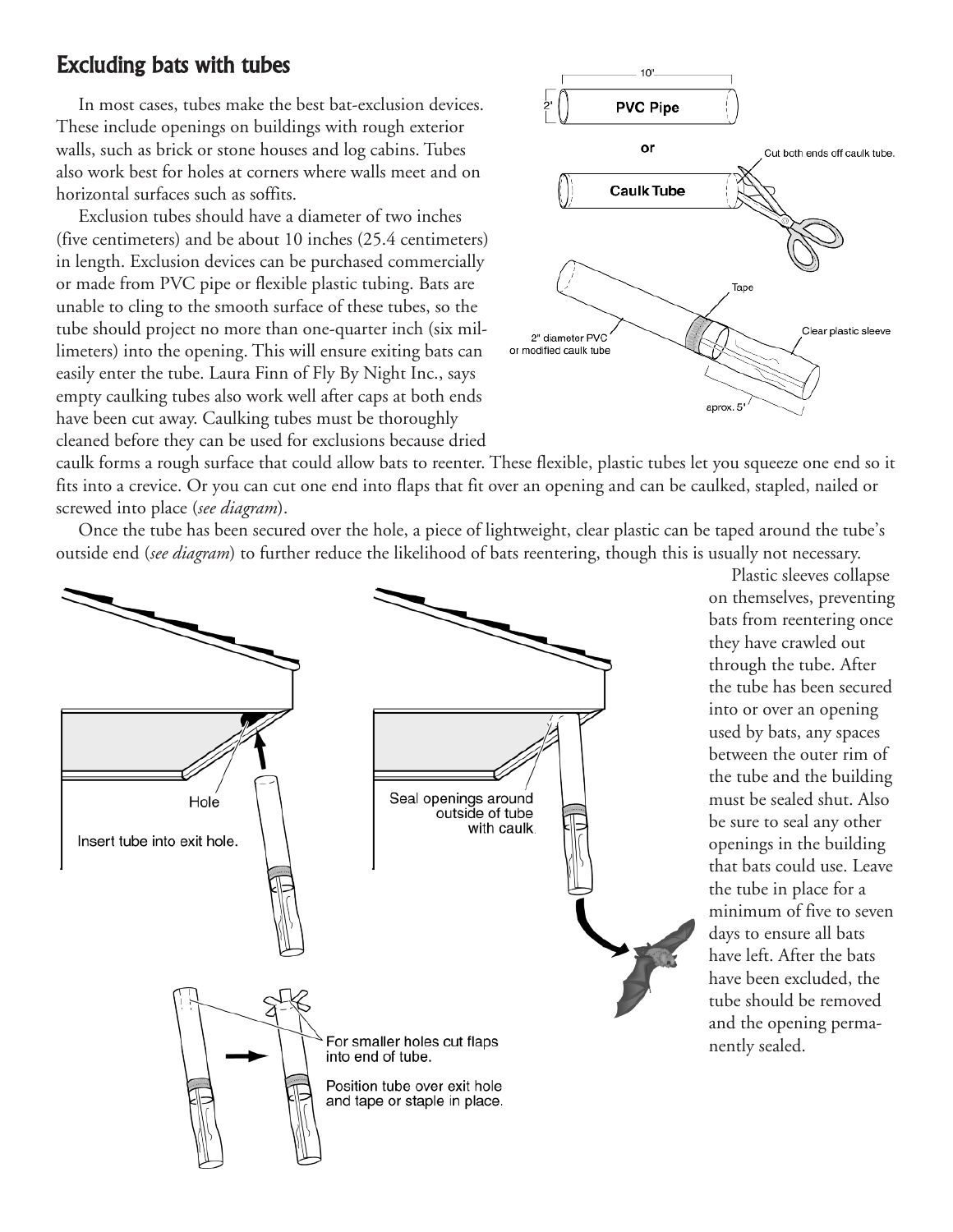

#### Using netting for exclusions

Lightweight, flexible plastic netting with one-sixth-inch (0.4 centimeter) mesh or smaller can be used to form a one-way valve over openings on smooth surfaces of exterior walls or attic louvers. Secure the top and sides of the netting, as shown in the diagram. The netting should extend 18 to 24 inches (46 to 61 centimeters) below the lower edge of the opening with the bottom hanging loose.

The netting should remain in place for a minimum of five to seven days to ensure all bats have left. Then openings should be permanently sealed with silicone caulking, caulkbacking rod, hardware cloth or heavy-duty netting. In some cases, sealing may require repair or replacement of old, deteriorated wood.

When bats are using multiple openings to enter and exit, exclusion material should be placed on each opening. If they do not appear to be exiting or seem to be having trouble doing so, add new valves as needed.

#### Special situations

Multiple exclusion tubes are often required to exclude bats from large structures or problem roofs.

When bats are roosting in long crevices, such as those found in some parking garages, exclusion tubes should be placed every few feet along the length of each crevice or in every discrete section to ensure all bats can easily exit through the valves. The spaces between the tubes should be bat-proofed with heavyweight mesh (*see diagram*). Fold the netting so it fits into the crevice and caulk it in place as shown. The same procedure can be used for crevices cre-



ated where flashing has pulled away from a wall.

Plastic tubes also work well for excluding bats from under Spanish (clay) or concrete roofing tiles. Bats typically enter through open ends on the lowest row of tiles or through openings created where tiles overlap. Exclusion tubes should be placed at all active openings (*see diagram*).

Collapsible plastic sleeves should also be attached to the ends of the tubes. Heavyweight plastic netting can be folded and inserted into spaces where tiles overlap (*see diagram*).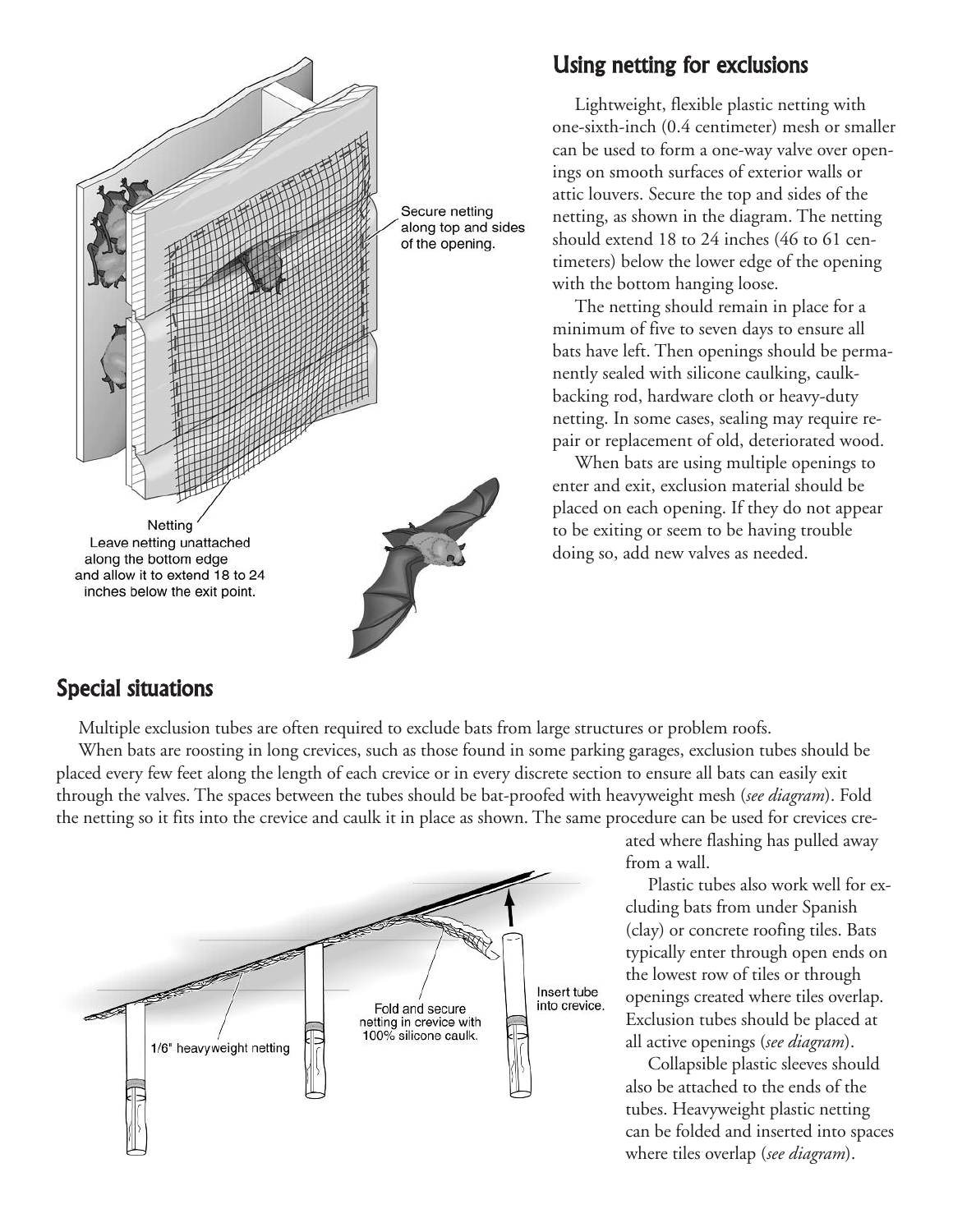Bats may also enter a building through spaces beneath corrugated or galvanized roofing sheets. These roofs can be sealed with a variety of materials after bats have been excluded.

Special modifications may be needed when bats roost in chimneys or in spaces between a chimney and roof. If bats are roosting inside the chimney, build a wire cage from quarterinch hardware cloth lined with window screen. A section of PVC pipe can be inserted through holes cut into the sides of the cage (*see diagram*). Although bats are able to drop down and out of a vertically placed tube that extends below the roost, they cannot grip the slick surface to crawl out if the tube extends upward above the roost. Therefore, the tubes should project either horizontally or downward. A collapsible plastic sleeve should be placed over the ends of all horizontal tubes. Once the bats have been excluded, a chimney cap should be installed.